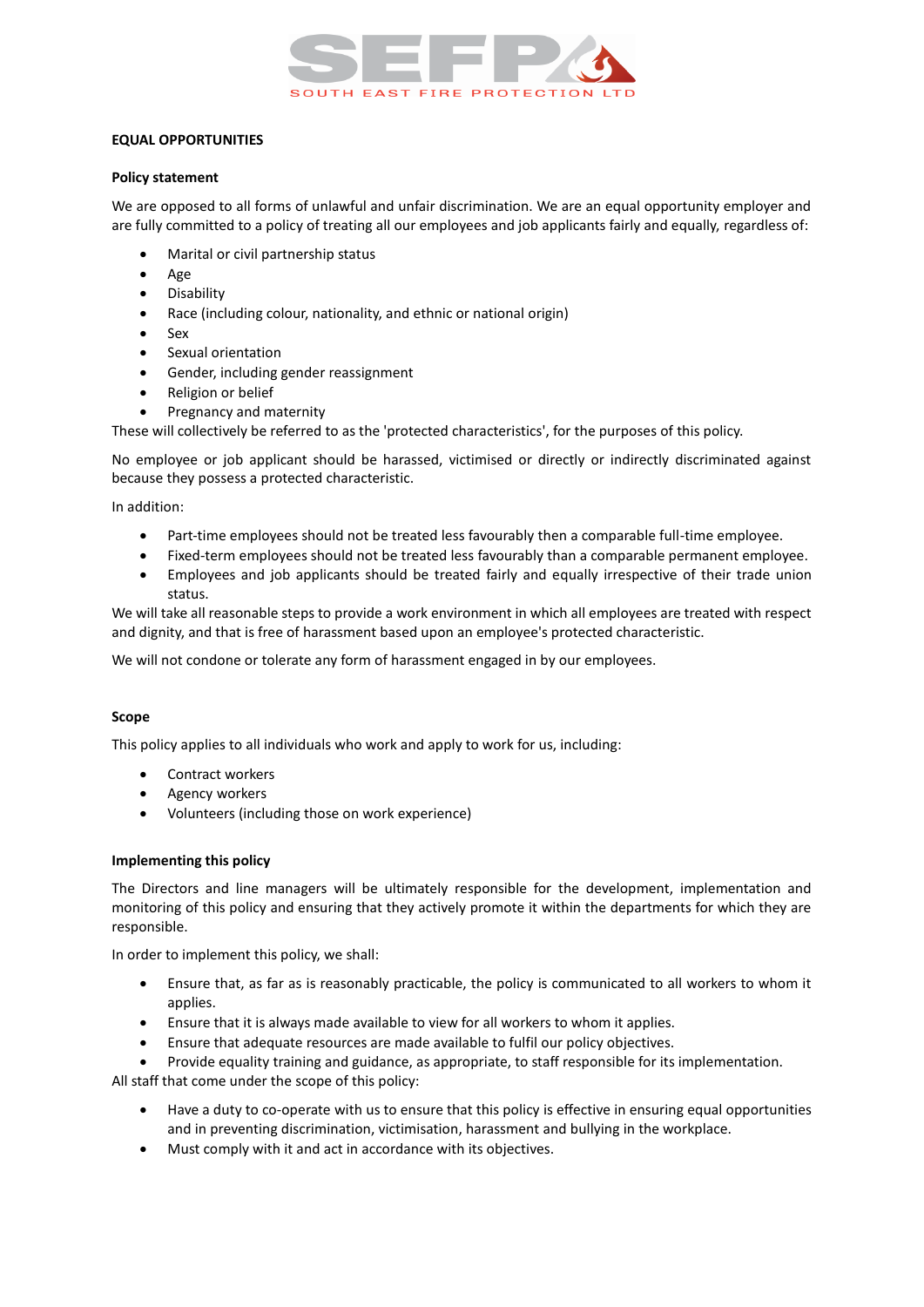

#### **Complaints and enforcement**

Action will be taken under our disciplinary procedures against any employee who is found to have committed an act of improper or unlawful discrimination, harassment, bullying or victimisation. Serious breaches of this policy will be treated as potential gross misconduct, and could render an employee liable to summary dismissal. Employees should also bear in mind that they can be held personally liable for any act of unlawful discrimination. Employees who commit serious acts of harassment may also be guilty of a criminal offence.

An employee should draw the attention of his/her line manager to suspected discriminatory acts or practices, or suspected cases of harassment or victimisation.

An employee who believes that they have suffered from an act of improper or unlawful discrimination, harassment, bullying or victimisation should at first instance inform his/her line manager. He or she will be entitled to raise a grievance in accordance with our grievance procedure, which must be used before pursuing a complaint at an Employment Tribunal.

An employee must not victimise or retaliate against another employee who has made, or is thought to have made, allegations or complaints of discrimination, victimisation or harassment, nor against anyone who has or is thought to have assisted that employee. Such behaviour will be treated as potential gross misconduct in accordance with our disciplinary procedures (section **Error! Reference source not found.**).

### **Recruitment, advertising and selection**

We are committed to applying our equal opportunities policy statement at all stages of our recruitment and selection process.

Advertisements will encourage applications from all suitably qualified and experienced people. When advertising job vacancies, in order to attract applications from all sections of the community, we will, as far as reasonably practicable:

- Ensure advertisements are not confined to those publications or media which would exclude or disproportionately reduce the numbers of applicants with a protected characteristic.
- Avoid prescribing any unnecessary requirements which would exclude a higher proportion of applicants with a protected characteristic.
- Avoid prescribing any requirements as to marital or civil partnership status.
- Where vacancies may be filled by promotion or transfer, they will be published to all eligible employees in such a way that they do not restrict applications from employees with a protected characteristic.

The selection process will be carried out consistently for all jobs at all levels and all applications will be processed in the same way.

The staff responsible for shortlisting, interviewing and selecting candidates will be clearly informed of the selection criteria and of the need for their consistent application.

Person specifications and job descriptions will be limited to those requirements that are necessary for the effective performance of the job. Wherever possible, all applicants will be interviewed by at least two interviewers, and all questions asked of the applicants will relate to the requirements of the job.

The selection of new staff will be based on the role requirements and the individual's suitability and ability to do, or to train for, the job in question.

When assessing the suitability of a disabled job applicant, we will consider what reasonable adjustments can be made to work provisions, criteria and practices, or to work premises, in order to ensure that the disabled person is not placed at a substantial disadvantage in comparison with persons who are not disabled.

If it is necessary to assess whether personal circumstances will affect the performance of the role (for example, if the job involves unsociable hours or extensive travel), this will be discussed objectively, without detailed questions based on the protected characteristics or assumptions about the protected characteristics.